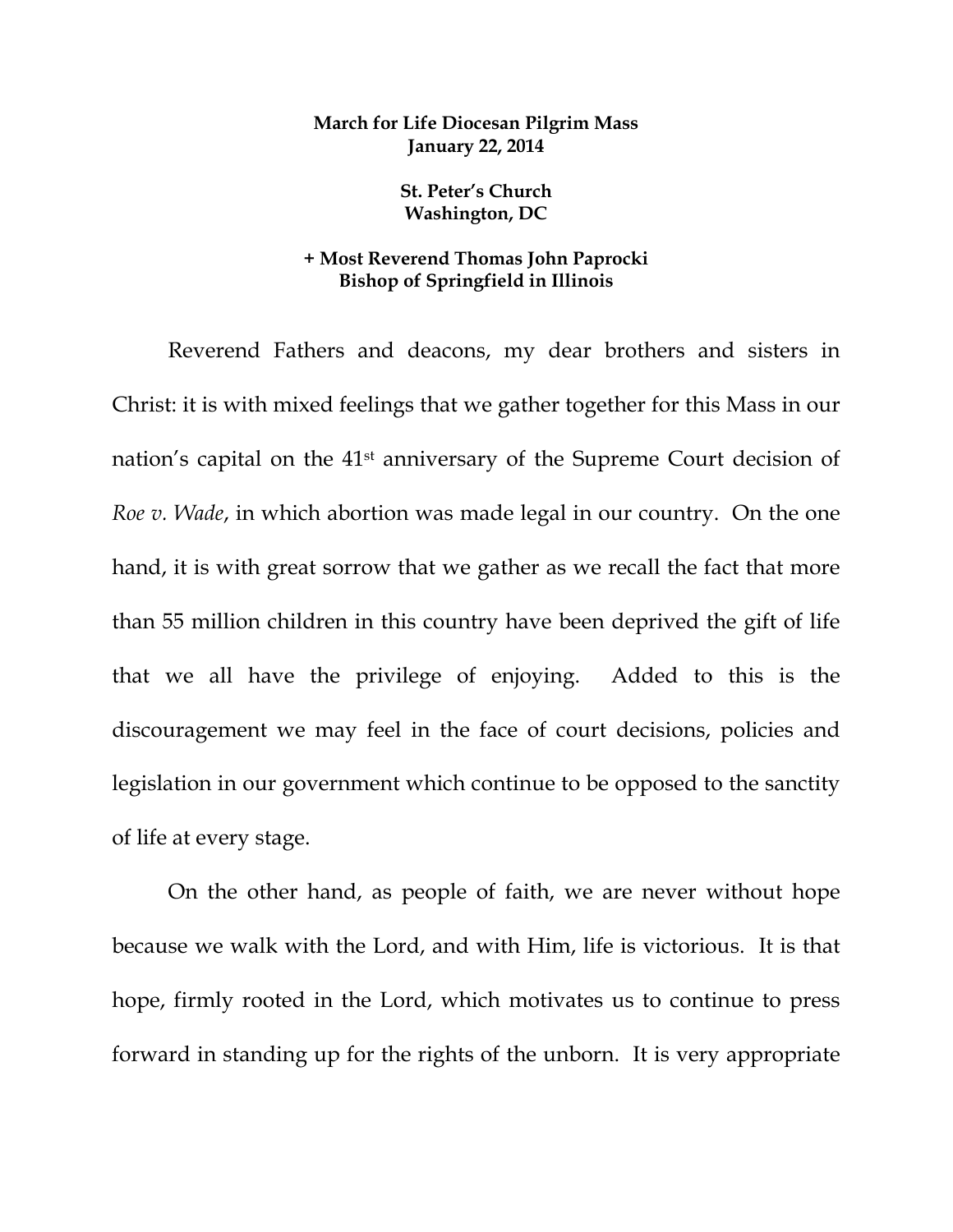that our first reading today is the well-known story of David and Goliath as it offers some parallels to the battle for life in which we engage.

The first element of comparison is the perceived mismatch between foes. Goliath, the Philistine, is described as a "champion" who is "six cubits and a span tall" (1 Samuel 17:4) which is approximately nine feet and nine inches in height. In addition, he is decked out with armor and weapons which must have appeared as a truly imposing sight. David, who stepped up to challenge the giant, is much smaller and, after putting on a helmet and armor, decided to cast them off and only approach Goliath with a staff and some stones.

Based purely on the visible data, it would seem as though David was severely outmatched in this battle. Similarly, there is a temptation to be discouraged with what seems to be a lack of progress in the pro-life area. We can tend to feel outmatched when confronted with legislators and courts which continue to abuse the power entrusted to them by promoting laws opposed to life. Some may question whether we will ever be successful in overturning such legislation and court decisions after so many failed attempts.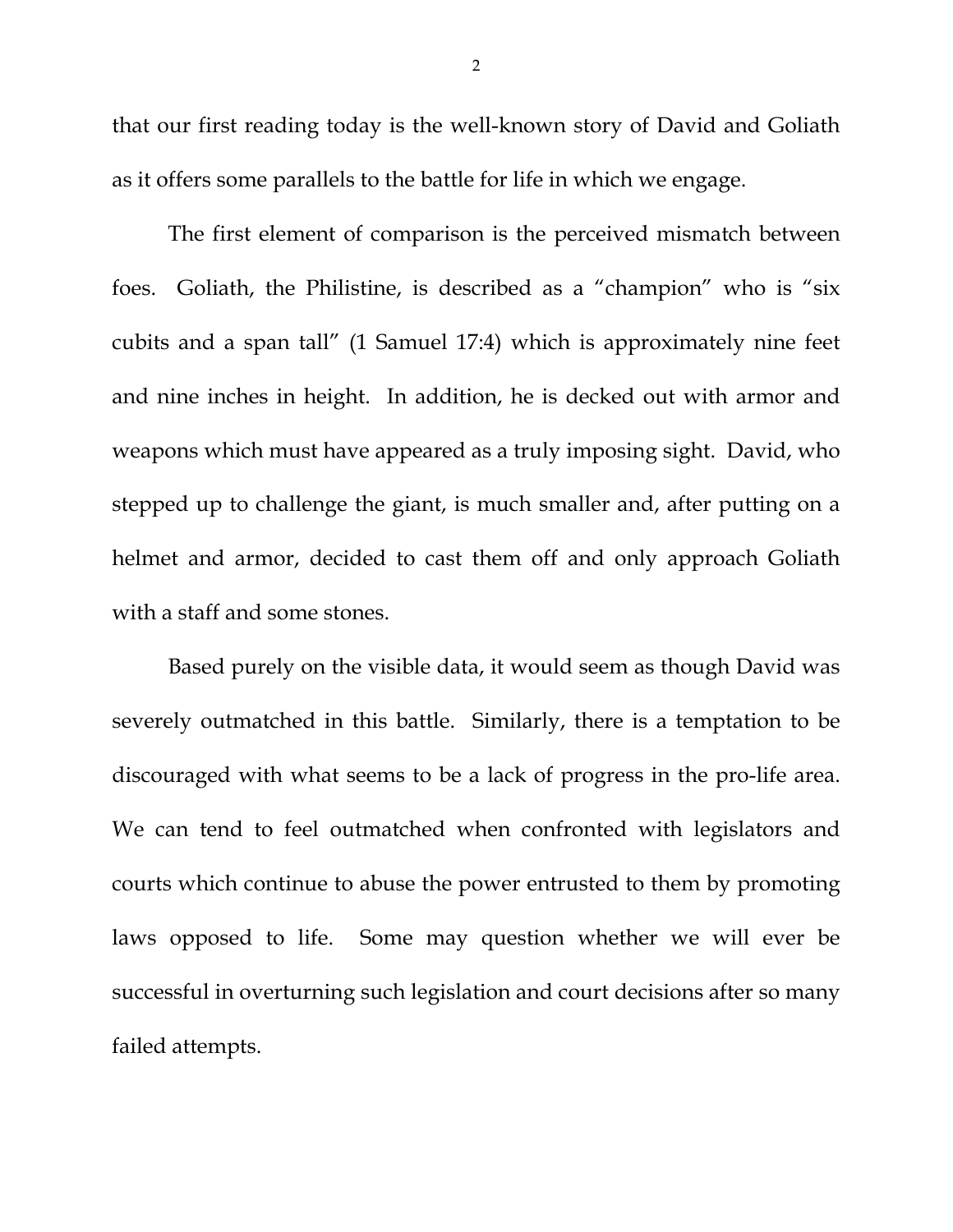Like David, though, we are called to renew our trust in the Lord who takes what little we may bring to the table and multiplies it with His powerful aid. There are many signs for hope in our struggle that suggest that the momentum is shifting such that those who defend life are not as outmatched as it might seem. In recent data from the Centers for Disease Control and Prevention, the number of abortions has decreased nearly 10% between the years of 2001 and 2010.<sup>1</sup> Additionally, recent Gallup polls report that a majority of Americans now consider themselves to be prolife.2 Moreover, in 2013, a record-number 87 surgical abortion clinics closed their doors to business in the United States, resulting in a 12% net decrease from last year and a 73% decrease from 1991.3

Back home in Illinois, the long-delayed Parental Notice of Abortion Act finally went into effect last summer, thanks to the Illinois Supreme Court's unanimous ruling that the law does not violate the Illinois Constitution. Under the Illinois law, passed in 1995 but not put into effect for almost two decades because of obstructive lawsuits filed by the American Civil Liberties Union, a parent or guardian must be notified at least 48 hours before a child under the age of 18 undergoes an abortion. This is a huge victory for the rights of parents.<sup>4</sup>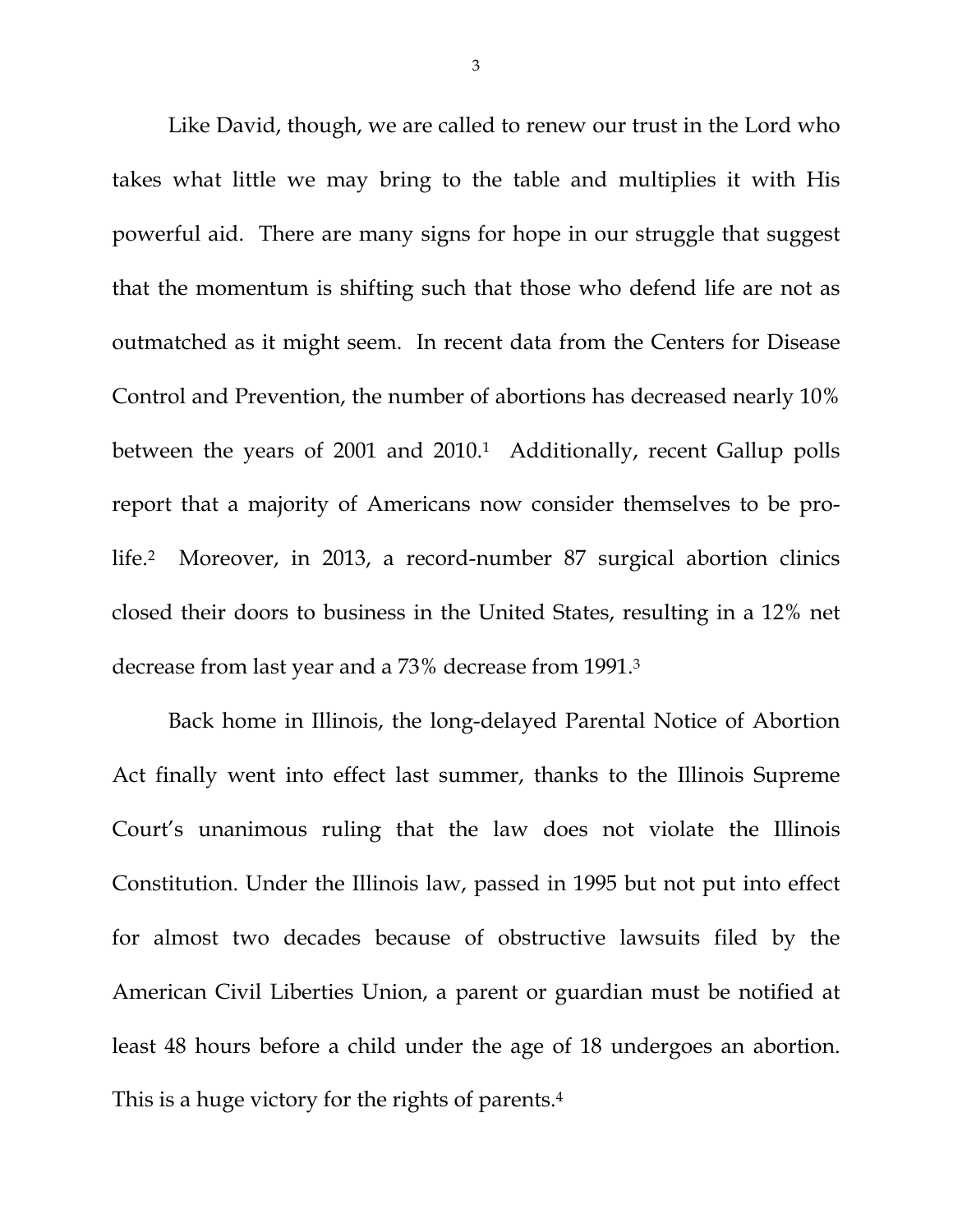These are all signs that should be a source of great encouragement to us in this fight for life. The giant of the abortion industry is not as indestructible as it may seem. With the Lord at our side to assist us, great progress is being made and there is every reason to believe that we will continue to see positive strides in working to change laws and, more importantly, to change hearts.

A second element of comparison from the story of David and Goliath with the pro-life movement is youth. When David volunteers to go and fight against the Philistine, Saul tells him: "You cannot go up against this Philistine and fight with him, for you are only a youth, while he has been a warrior from his youth" (1 Samuel 17:33). David did not let his youth hold him back from taking action for he was confident that the Lord was with Him and that He would deliver him from his enemy.

One of the most visible characteristics of the pro-life movement in the United States is that it involves so many young people. Like David, you do not see your youth as a limiting factor in this fight. It is, rather, a very valuable asset, one which brings with it energy and passion. I am reminded of the words of our Holy Father, Pope Francis, at the Prayer Vigil on Copacabana Beach in Rio de Janiero for World Youth Day this past

4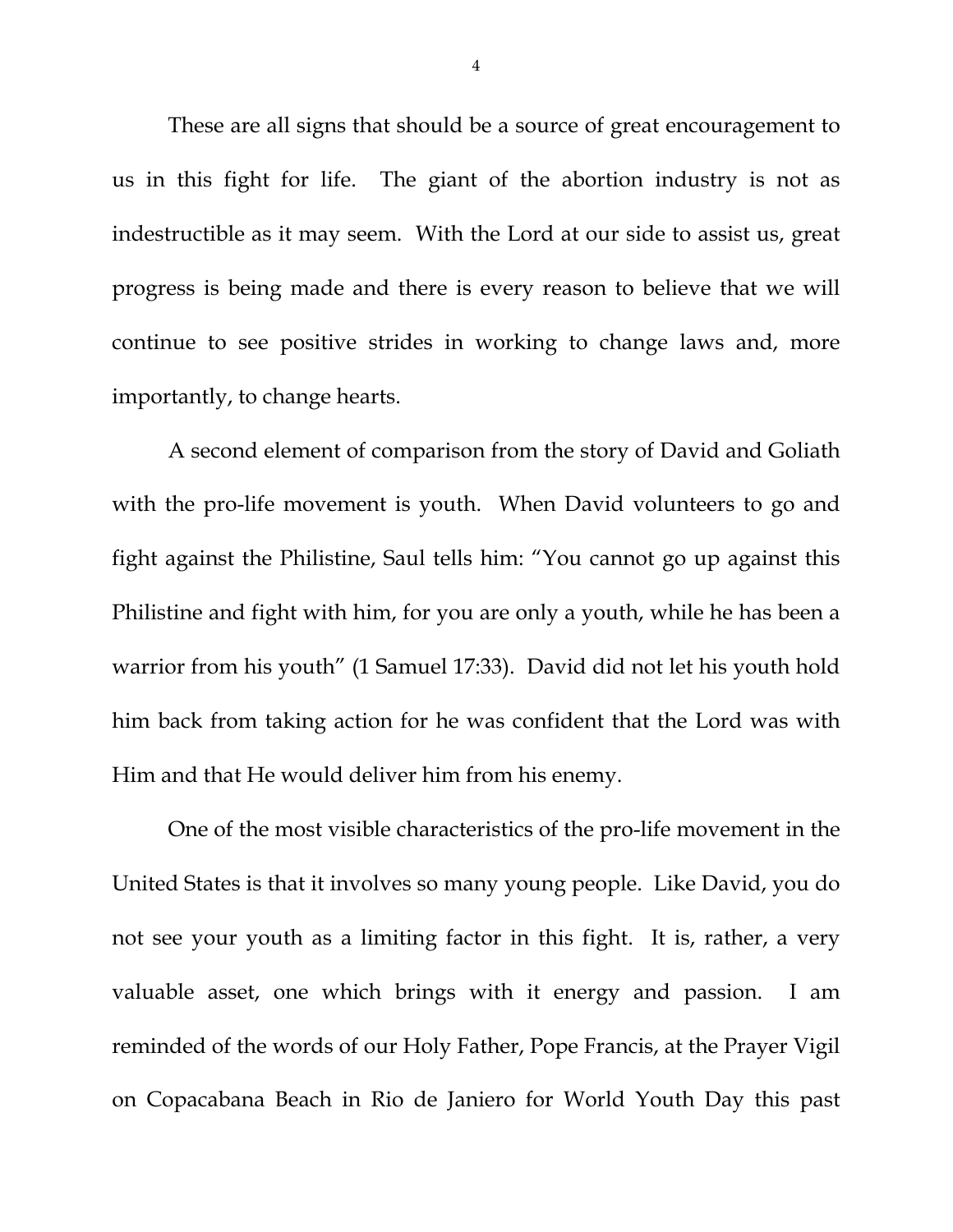summer. He commented on news reports of "many young people who throughout the world have taken to the streets in order to express their desire for a more just and fraternal society." In response to this, he told the young people: "It is the young who want to be the protagonists of change. Please, don't leave it to others to be the protagonists of change. You are the ones who hold the future!"5

In the pro-life movement in the United States, it is evident that the young people have taken up this challenge to be those protagonists of change. Your presence among thousands of other young people here today should be encouraging to you. It is certainly inspiring for me to see and I am most grateful for your enthusiasm and dedication to this cause. We can all come away from this march with renewed confidence in the hope that we have of victory, a victory which will result in every child having the opportunity to be welcomed into the world with love. Until that day comes, we cannot be content to sit idly by, hoping that somebody else will do the work.

Your presence here shows willingness on your part to make the sacrifices necessary to take a stand for what you believe. May that attitude be carried with you as you march today and as you return home to work

5